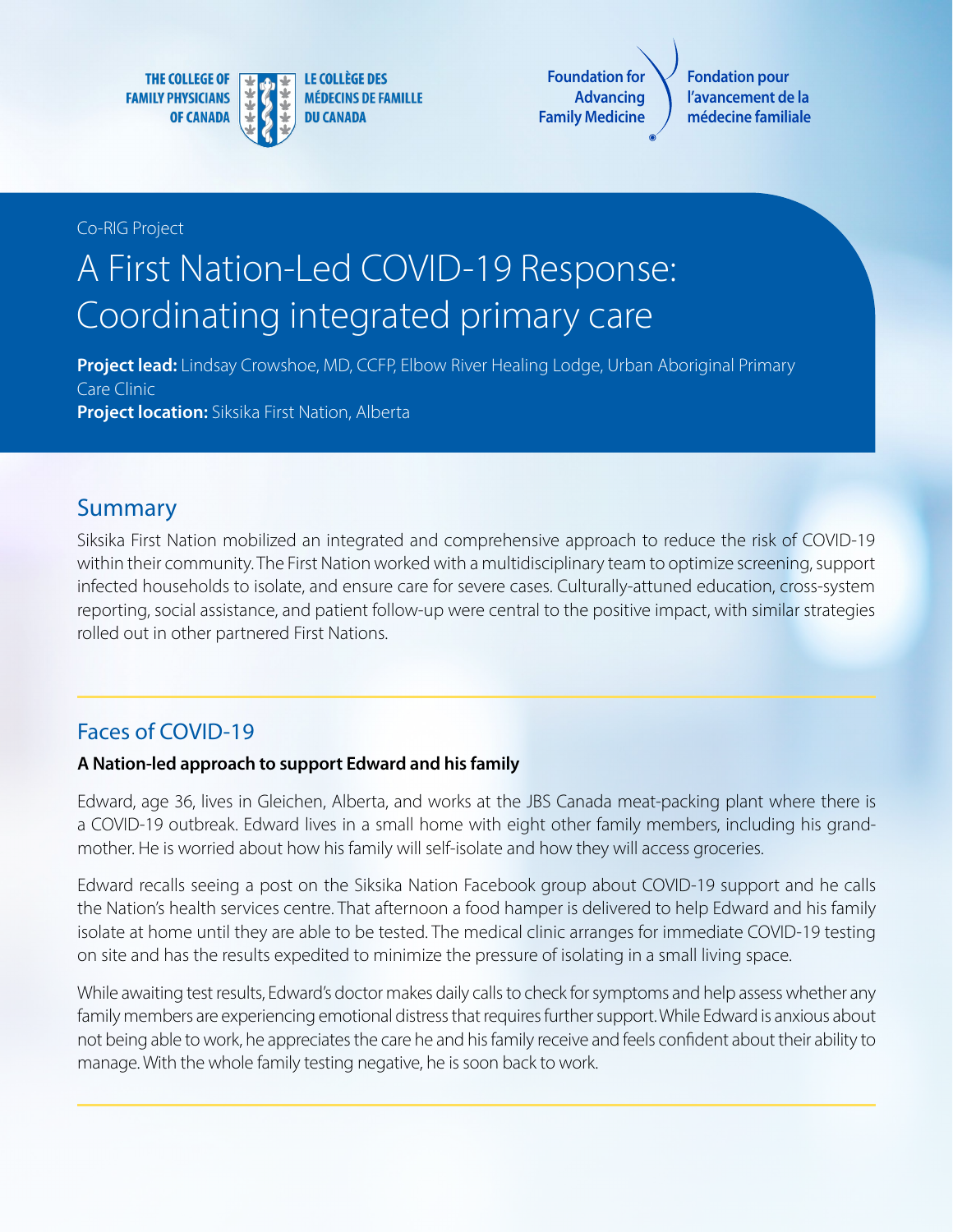### Project detail

Siksika First Nation is one of the largest First Nations in Canada. With crowded housing and a mobile population in proximity to outbreaks in Calgary and meat-packing plants nearby, the Siksika community faced high risk for rapid spread of COVID-19.

With the support of Co-RIG funding, Dr. Lindsay Crowshoe and primary care providers worked with First Nation leaders and Alberta Health Services to develop a comprehensive approach to respond to the needs of the Siksika First Nation.

In anticipation of a second wave of COVID-19 in the summer of 2020, a primary care team on site in the Siksika community innovated technical knowledge and communication lines to reduce risk of secondary infections.

Using culturally-attuned audio and print communication in Blackfoot and English, the team helped residents adopt public health directives in their own community—including resources to optimize screening, support physical distancing, and support isolation of infected individuals and households.

For patients with confirmed or suspected cases of COVID-19 the team coordinated food and social support to help ease stress and anxiety, and provided patient follow-up for severe cases.

## Impact

- **• Improved patient care:** Integrated services in First Nations allow social supports to buffer hardship from isolation, as well as navigate health care in cases of positive tests.
- **• Front-line family medicine:** With family physicians working closely with patients and the community, there is a greater opportunity to tackle systemic drivers of health inequities and strengthen the interface between public health and marginalized communities.
- **• Addresses system gaps:** By integrating distinct branches of the health system for the population served we can address health systems gaps that lead to inequitable pandemic outcomes for First Nations peoples.
- **• Broader application:** Developed for the Siksika First Nation, this comprehensive approach could be adopted in other vulnerable communities.

## Results to date

- The epidemiological curve for COVID-19 demonstrates a reduction in COVID-19 incidence within partnered First Nations. Difference in the curve compared to provincial data suggests First Nation-specific strategies had a positive impact on incidence rates.
- The study is still in progress (as of this publication) and results will be available upon its completion.